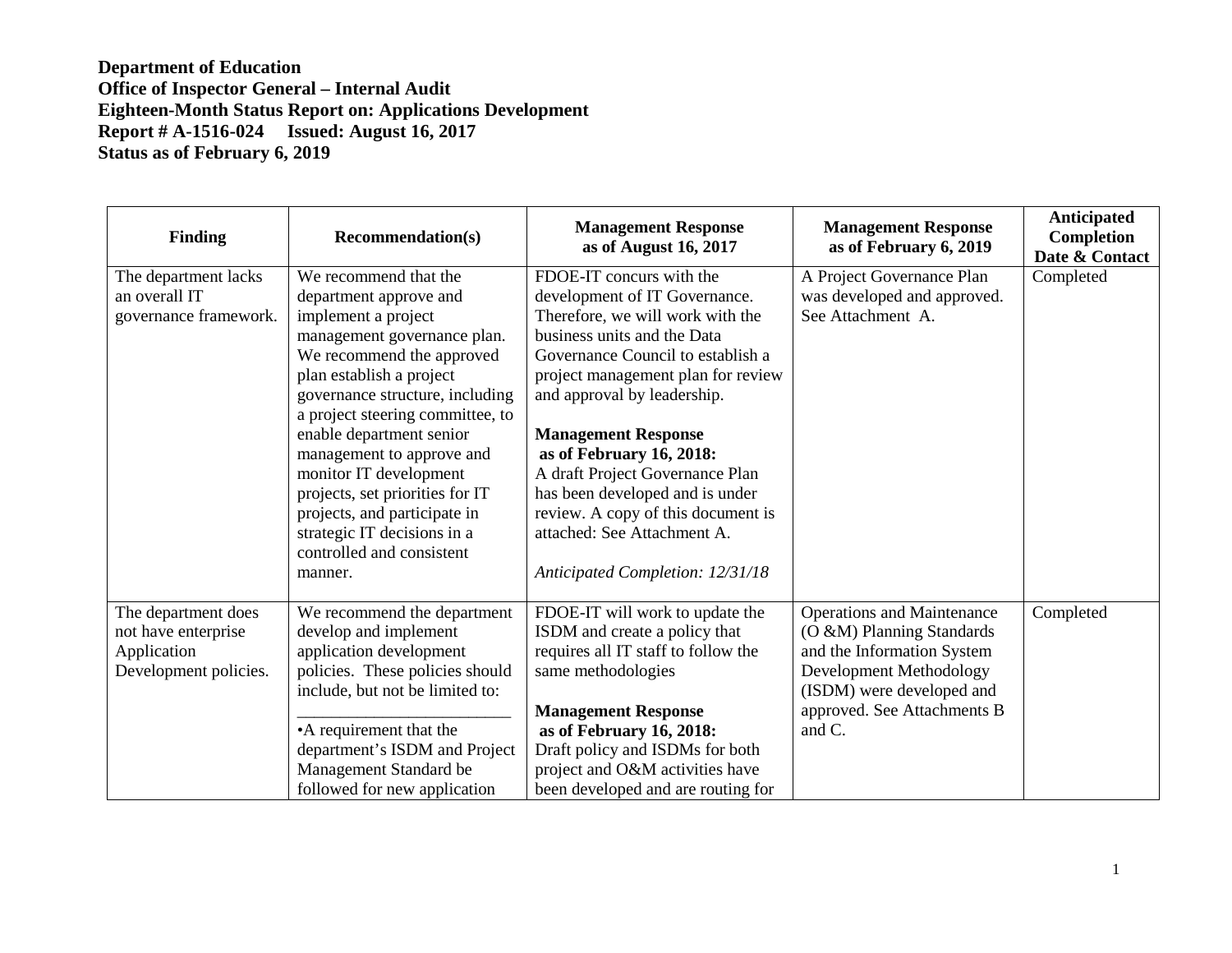| <b>Finding</b> | <b>Recommendation(s)</b>                                                                                                                                                                                                                            | <b>Management Response</b><br>as of August 16, 2017                                                                                                                                                                                                                                                                 | <b>Management Response</b><br>as of February 6, 2019                                                                                                             | Anticipated<br>Completion<br>Date & Contact                                                        |
|----------------|-----------------------------------------------------------------------------------------------------------------------------------------------------------------------------------------------------------------------------------------------------|---------------------------------------------------------------------------------------------------------------------------------------------------------------------------------------------------------------------------------------------------------------------------------------------------------------------|------------------------------------------------------------------------------------------------------------------------------------------------------------------|----------------------------------------------------------------------------------------------------|
|                | development projects and major<br>modifications to existing<br>applications;                                                                                                                                                                        | review/approval. Copies of these<br>documents are attached.<br>Anticipated Completion: 12/31/18                                                                                                                                                                                                                     |                                                                                                                                                                  |                                                                                                    |
|                | • Definitions for projects,<br>application modifications, and<br>maintenance tasks, including<br>criteria for differentiating major<br>application modifications from<br>routine application maintenance<br>tasks (ex: risk, hours,<br>complexity); | FDOE-IT will create project<br>definitions vs maintenance task.<br><b>Management Response</b><br>as of February 16, 2018:<br>A draft Project Management Policy<br>has been developed and is under<br>review. A copy of this document is<br>attached. See<br><b>Attachment B</b><br>Anticipated Completion: 12/31/18 | The Project Management<br>Policy was drafted and routed<br>for Sr. Leadership review on<br>10/18/18. Still awaiting review<br>and approval. See Attachment<br>D. | <b>Pending: Still</b><br>awaiting review<br>and approval<br>Anticipated<br>Completion:<br>07/01/19 |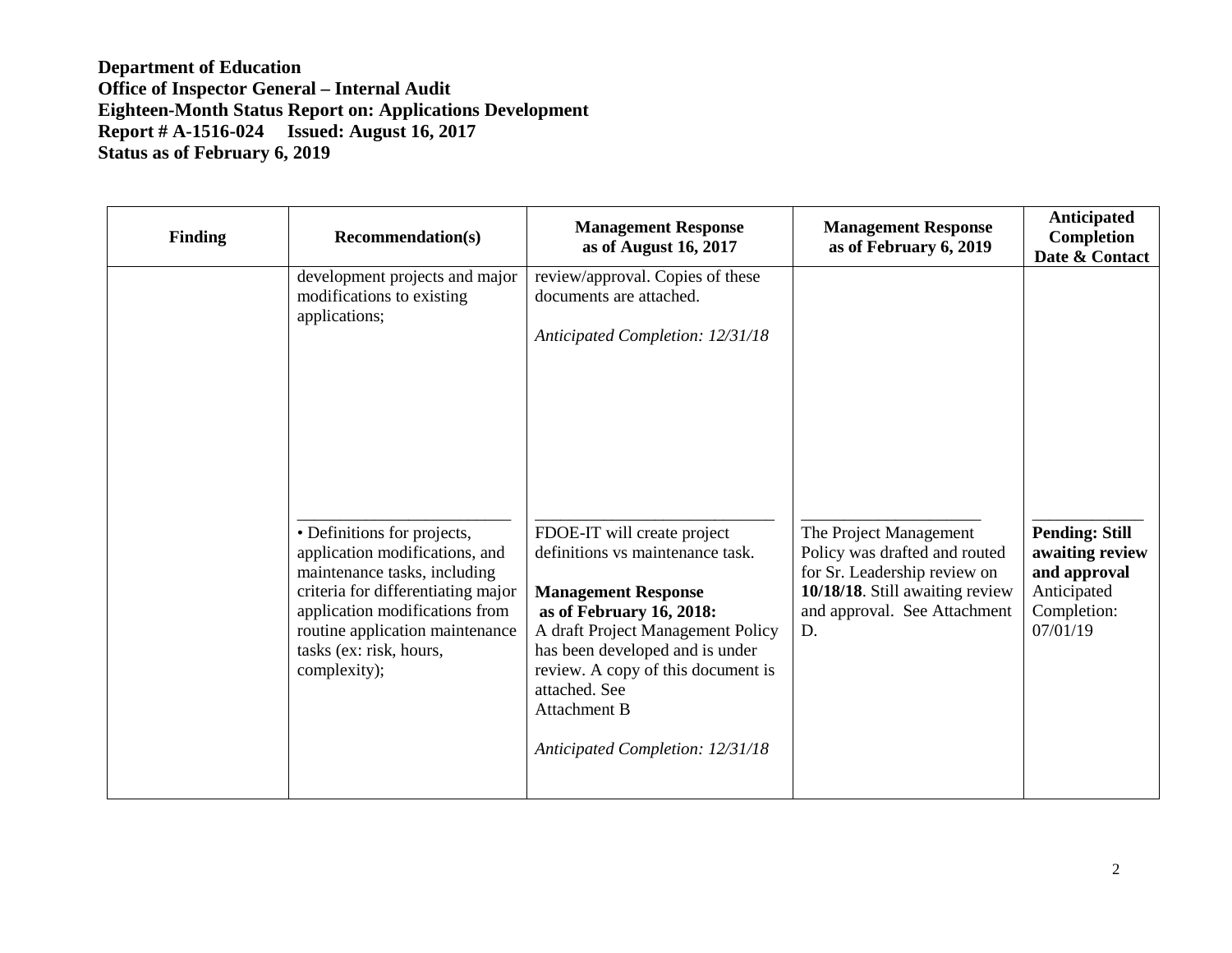| <b>Finding</b> | <b>Recommendation(s)</b>                                                                                                                                                           | <b>Management Response</b><br>as of August 16, 2017                                                                                                                                                                                                                                                                                                                                                                                    | <b>Management Response</b><br>as of February 6, 2019                                                                                                                                                                                                 | Anticipated<br>Completion<br>Date & Contact |
|----------------|------------------------------------------------------------------------------------------------------------------------------------------------------------------------------------|----------------------------------------------------------------------------------------------------------------------------------------------------------------------------------------------------------------------------------------------------------------------------------------------------------------------------------------------------------------------------------------------------------------------------------------|------------------------------------------------------------------------------------------------------------------------------------------------------------------------------------------------------------------------------------------------------|---------------------------------------------|
|                | • Direction for establishing<br>which projects must go through<br>the governance process;                                                                                          | FDOE-IT will develop guidelines<br>that identify which projects will<br>require governance process.<br><b>Management Response</b><br>as of February 16, 2018:<br>The following draft documents have<br>been developed and are under<br>review: Project Governance Plan,<br>Project Management Standard and<br>Project Management Standard-<br>Contractor-Managed. Copies of<br>these documents are attached. See<br><b>Attachments</b> | The Project Governance Plan<br>and Project Management<br>Standards have been approved.<br>See attachments A and E. Note<br>that the Project Management<br>Standard-Contractor-Managed<br>have been combined into the<br>Project Management Standard. | Completed                                   |
|                | • A requirement that all new<br>projects or major application<br>modifications be assigned an<br>applications development<br>manager who has knowledge<br>over the subject matter; | Anticipated Completion: 12/31/18<br>FDOE-IT will establish a standard<br>requiring that new projects and<br>major application modifications be<br>assigned to application<br>knowledgeable subject matter.                                                                                                                                                                                                                             | <b>Established Assignments of</b><br><b>Business Analyst and</b><br>Development have been<br>completed.                                                                                                                                              | Completed                                   |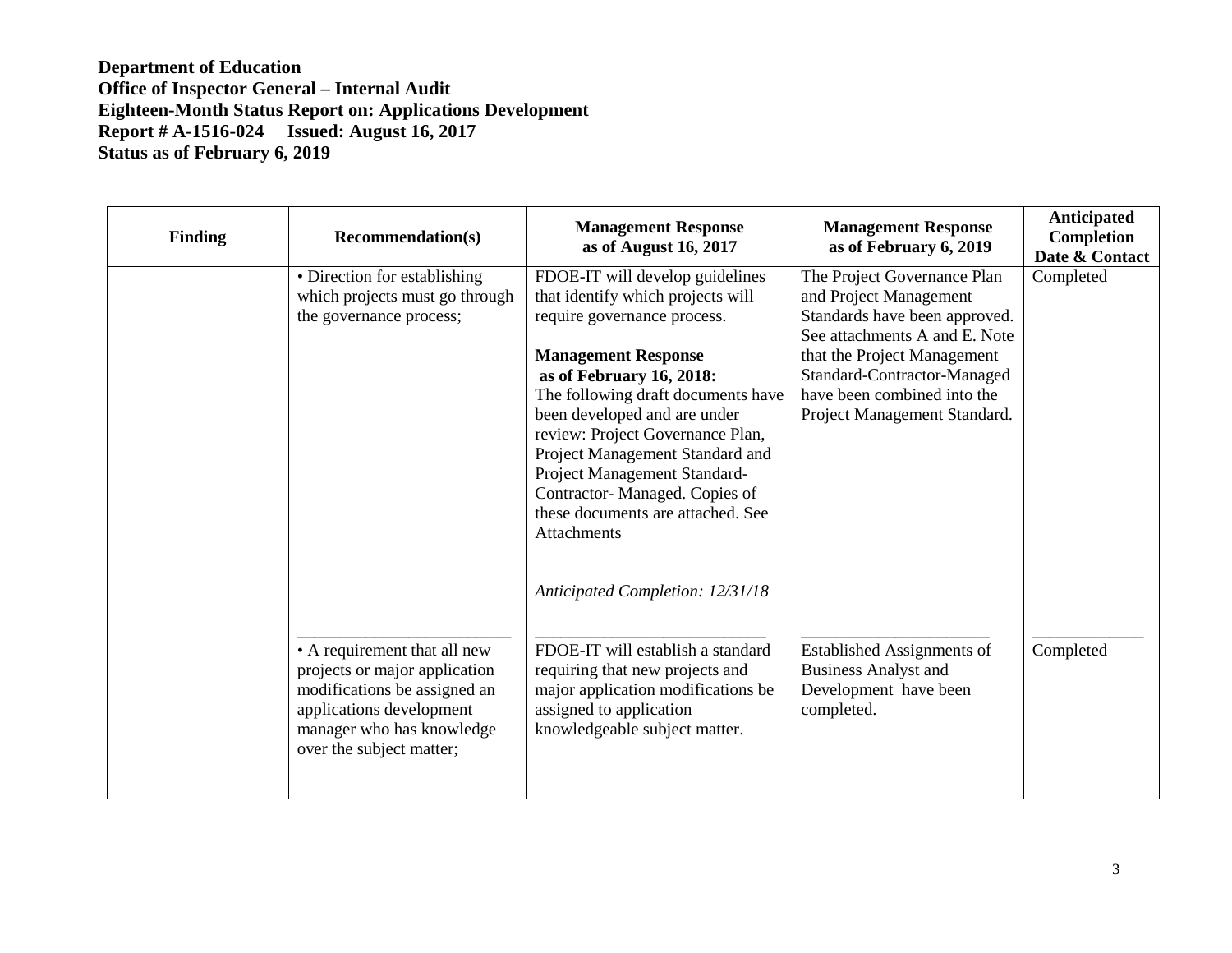| <b>Finding</b> | <b>Recommendation(s)</b>                                                                                     | <b>Management Response</b><br>as of August 16, 2017                                                                                                                                                                                                                                            | <b>Management Response</b><br>as of February 6, 2019                                                                                                                                                   | Anticipated<br>Completion<br>Date & Contact |
|----------------|--------------------------------------------------------------------------------------------------------------|------------------------------------------------------------------------------------------------------------------------------------------------------------------------------------------------------------------------------------------------------------------------------------------------|--------------------------------------------------------------------------------------------------------------------------------------------------------------------------------------------------------|---------------------------------------------|
|                | • A requirement that an ADR<br>form be used to initiate new<br>projects or application<br>modifications; and | FDOE-IT will establish an internal<br>policy governing the initiation of<br>new projects and application<br>modifications and the use of ADR<br>forms.<br><b>Management Response</b><br>as of February 16, 2018:<br>Initial meetings have begun on<br>development of this<br>policy/procedure. | The Operations and<br>Maintenance (O &M)<br>Planning Standards and<br><b>Information System</b><br>Development Methodology<br>(ISDM) have been developed,<br>and approved. See attachments<br>B and C. | Completed                                   |
|                |                                                                                                              | The ADR form has been developed,<br>and initial meetings have begun on<br>development of this policy. A copy<br>of this document is attached.<br>Attachment Ia &Ib<br>Anticipated Completion: 6/30/18                                                                                          | A copy of the ADR Forms<br>were previously submitted to<br>IG's Office. See Attachments<br>G, H, I.                                                                                                    |                                             |
|                | • Cost estimation guidelines.                                                                                | FDOE-IT will develop specific<br>guidelines for applying cost<br>estimates<br><b>Management Response</b><br>as of February 16, 2018:                                                                                                                                                           | A Service Level Agreement<br>was developed and previously<br>submitted to the IG's office.<br>See Attachment F.                                                                                        | Completed                                   |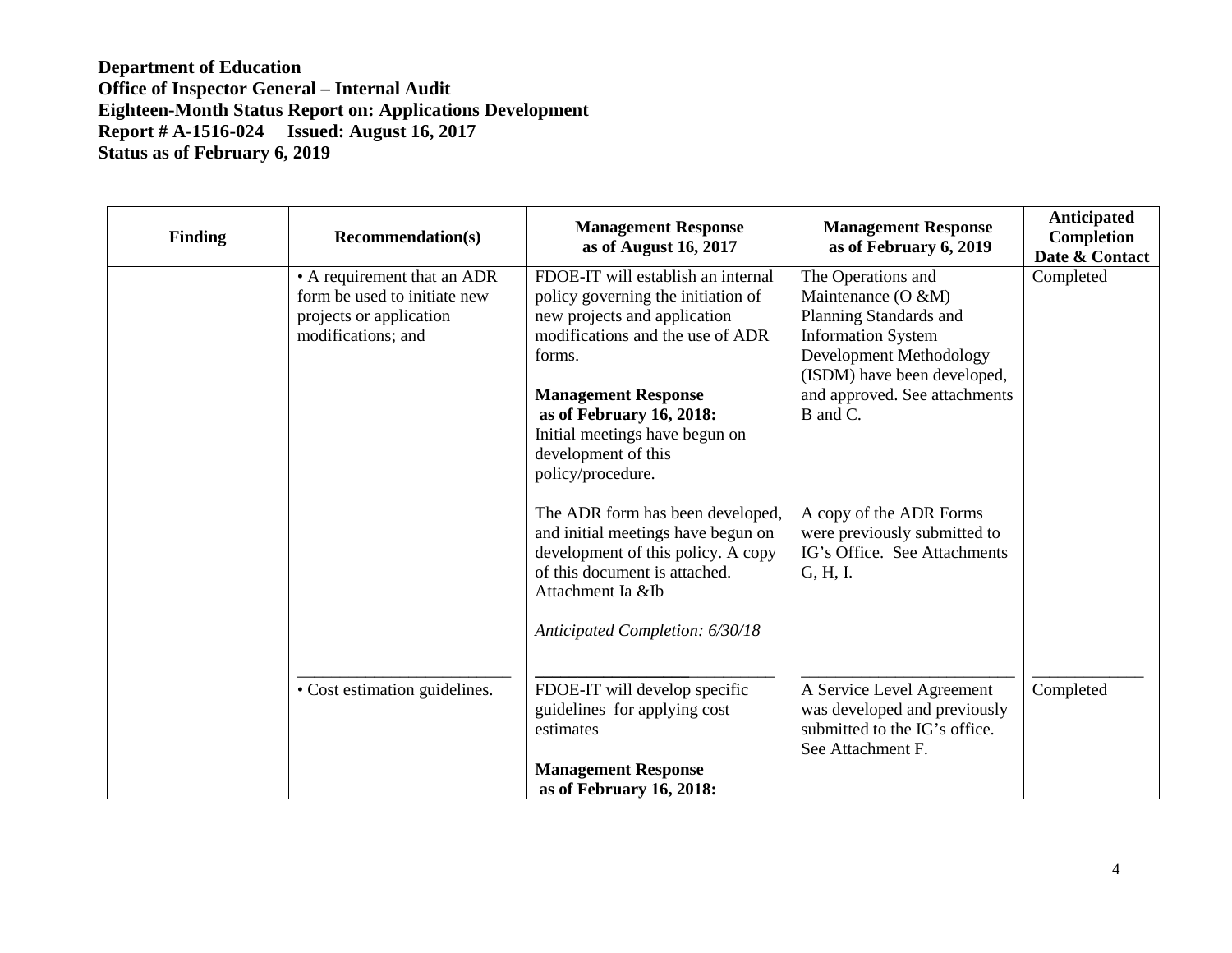| <b>Finding</b> | <b>Recommendation(s)</b>                                                                                                                                                                                                                                                                                                                                                                                                                                                                                     | <b>Management Response</b><br>as of August 16, 2017                                                                                                                                                                                                                                                                                                                                                                                                                                                          | <b>Management Response</b><br>as of February 6, 2019                                                                                                                                                     | Anticipated<br>Completion<br>Date & Contact |
|----------------|--------------------------------------------------------------------------------------------------------------------------------------------------------------------------------------------------------------------------------------------------------------------------------------------------------------------------------------------------------------------------------------------------------------------------------------------------------------------------------------------------------------|--------------------------------------------------------------------------------------------------------------------------------------------------------------------------------------------------------------------------------------------------------------------------------------------------------------------------------------------------------------------------------------------------------------------------------------------------------------------------------------------------------------|----------------------------------------------------------------------------------------------------------------------------------------------------------------------------------------------------------|---------------------------------------------|
|                |                                                                                                                                                                                                                                                                                                                                                                                                                                                                                                              | DTI has created Service Level<br>Agreements for each division to<br>outline planned work at the<br>beginning of the Fiscal Year. A<br>copy of this document is attached.<br>Attachment J<br>Anticipated Completion: 6/30/18                                                                                                                                                                                                                                                                                  |                                                                                                                                                                                                          |                                             |
|                | We further recommend OADS<br>consult with the other divisions<br>and offices to update the current<br>SDLC methodology and<br>implement it department-wide.<br>The revised SDLC should<br>consider the various approaches<br>to system implementation<br>(build from scratch, purchase<br>commercial software (COTS),<br>modify commercial software,<br>maintenance, etc.). Finally, we<br>recommend the department<br>include a closeout phase in the<br>SDLC in order to align with<br>national standards. | FDOE-IT will work to update the<br>ISDM and create a policy that<br>requires all IT staff to follow the<br>same methodologies<br><b>Management Response</b><br>as of February 16, 2018:<br>Draft policy and ISDMs for both<br>project and O&M activities have<br>been drafted and are routing for<br>review/approval. Also, a Draft<br>Decommissioning policy has been<br>created to deal with end of life<br>applications. Copies of these<br>documents are attached.<br>Attachment E<br>Attachment F, G, H | <b>Operations and Maintenance</b><br>(O &M) Planning Standards<br>and Information System<br>Development Methodology<br>(ISDM) Procedure have been<br>developed and approved. See<br>attachments B and C. | Completed                                   |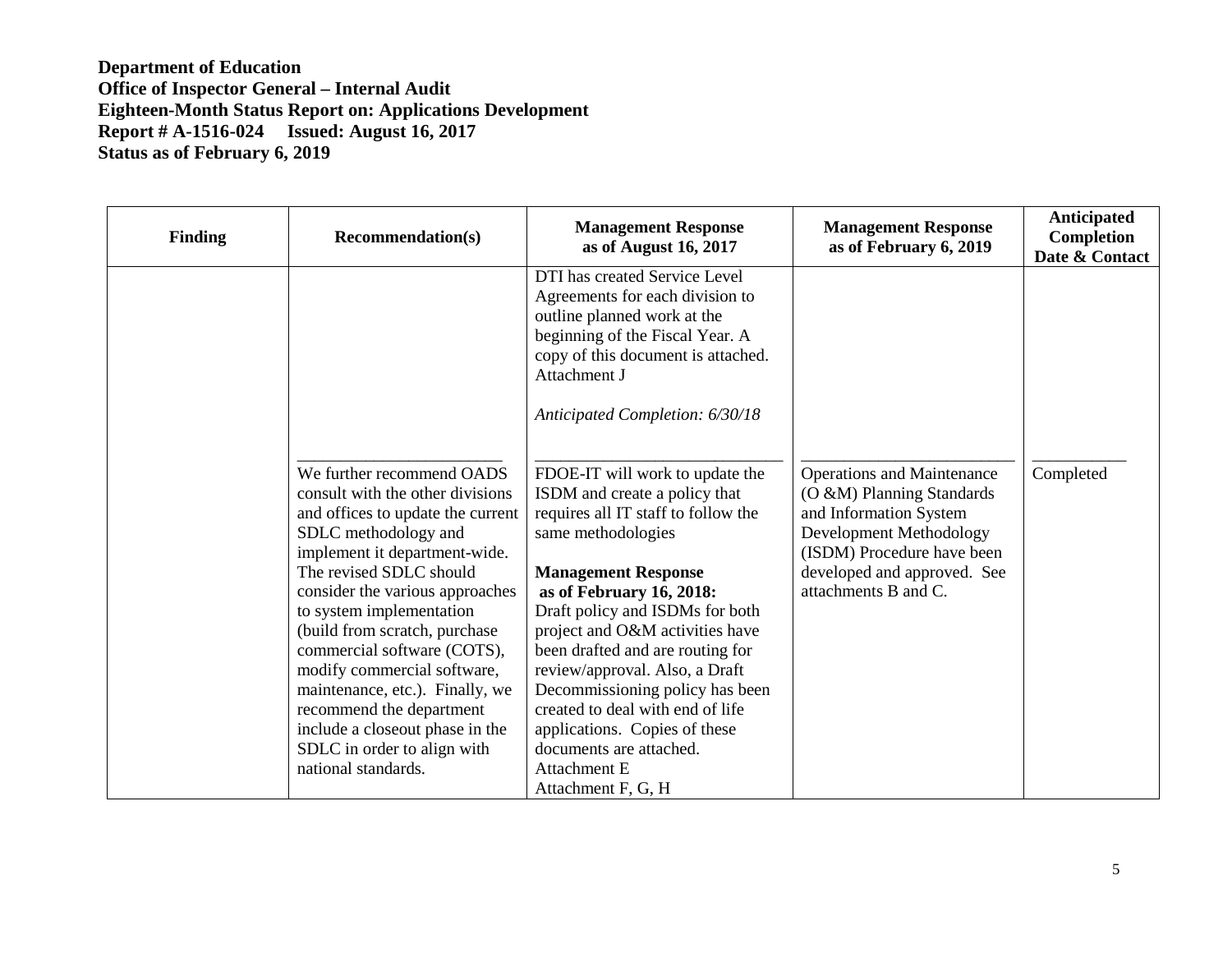| <b>Finding</b>                                                                          | <b>Recommendation(s)</b>                                                                                                                                                                                                                                                                                                                                                                              | <b>Management Response</b><br>as of August 16, 2017                                                                                                                                                                                                                                                                                                                                                                                                                                                                                                                                                                                                 | <b>Management Response</b><br>as of February 6, 2019                                                                                                                                                                                                                   | Anticipated<br>Completion<br>Date & Contact |
|-----------------------------------------------------------------------------------------|-------------------------------------------------------------------------------------------------------------------------------------------------------------------------------------------------------------------------------------------------------------------------------------------------------------------------------------------------------------------------------------------------------|-----------------------------------------------------------------------------------------------------------------------------------------------------------------------------------------------------------------------------------------------------------------------------------------------------------------------------------------------------------------------------------------------------------------------------------------------------------------------------------------------------------------------------------------------------------------------------------------------------------------------------------------------------|------------------------------------------------------------------------------------------------------------------------------------------------------------------------------------------------------------------------------------------------------------------------|---------------------------------------------|
|                                                                                         |                                                                                                                                                                                                                                                                                                                                                                                                       | <b>Anticipated Completion Date:</b><br>12/31/18                                                                                                                                                                                                                                                                                                                                                                                                                                                                                                                                                                                                     |                                                                                                                                                                                                                                                                        |                                             |
| The department did not<br>follow the Project<br><b>Management Security</b><br>Standard. | We recommend the department<br>update the Project Management<br>Standard to include the Security<br>Planning Requirement related<br>to the Florida Cyber Security<br>Standard and ensure the system<br>security plan is documented for<br>all applicable projects. We<br>further recommend the<br>department update the<br>minimum-security standard to<br>reflect the current F.A.C. Rule<br>$74-2.$ | FDOE-IT will Resubmit the<br>Enterprise Governance plan to<br>leadership for approval ensuring<br>that it includes the Security<br>Planning Requirements related to<br>the Florida Cyber Security Standard<br>and ensure the system security plan<br>is documented for all applicable<br>projects and meets minimum<br>security standard.<br><b>Management Response</b><br>as of February 16, 2018:<br>A draft Project Management Policy,<br>Project Management Standard, and<br>Project Management Standard-<br>Contractor-Managed has been<br>developed and is under review. A<br>copy of this document is attached.<br>See<br>Attachment B, C, D | The Project Governance Plan<br>and Project Management<br>Standard have been approved.<br>See attachments A and E. Note<br>that the Project Management<br>Standard-Contractor-Managed<br>has been combined with the<br>Project Management Standard<br>and reflect 74-2. | Completed                                   |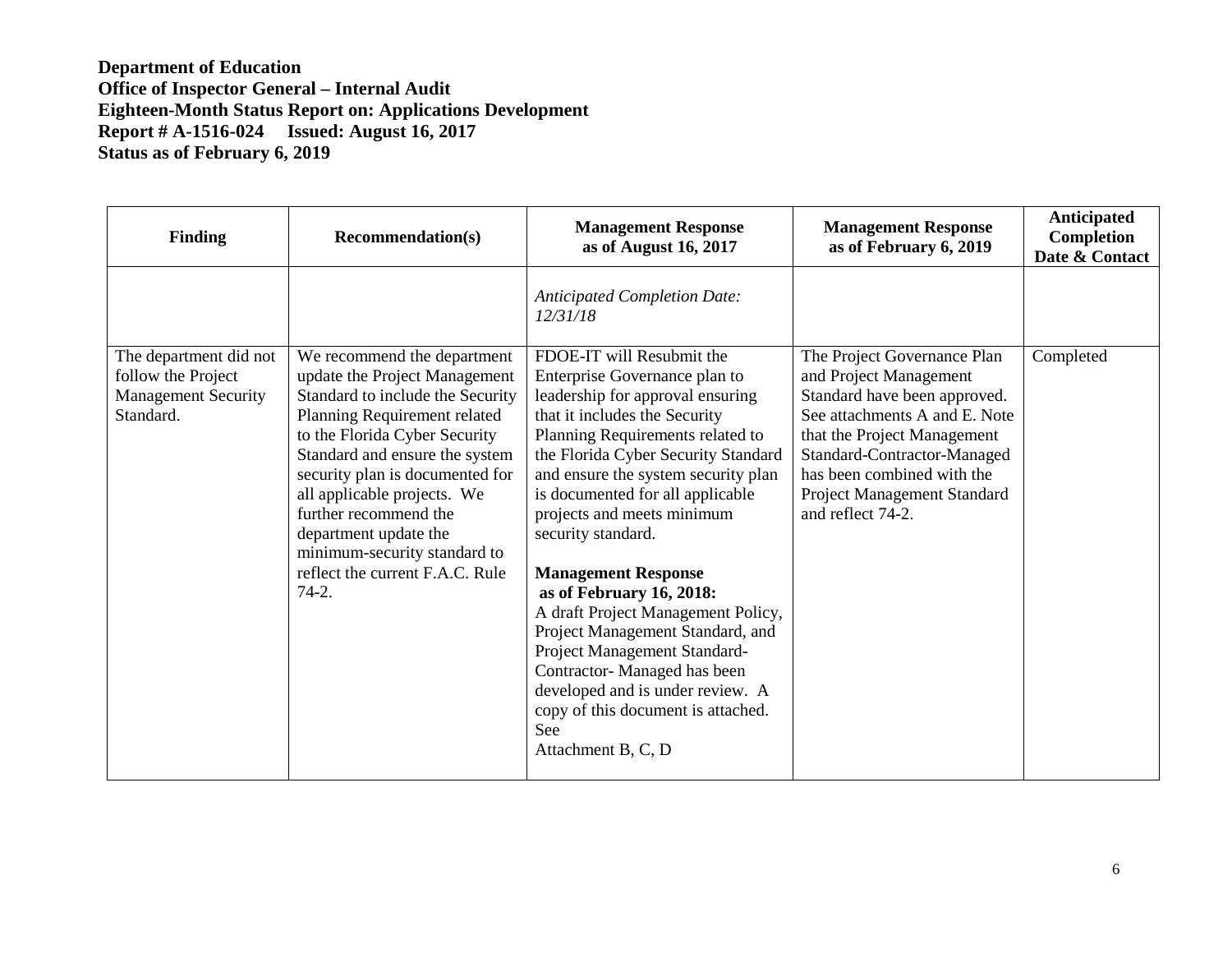| <b>Finding</b>                                                    | <b>Recommendation(s)</b>                                                                                                                                                                                                                                                                                                                                                                                                                                                                                                                                                                                                               | <b>Management Response</b><br>as of August 16, 2017                                                                                                                                                                                                                                                                                                                                                                                                                                                                                                                    | <b>Management Response</b><br>as of February 6, 2019                                                                                                                                                                                                                                | Anticipated<br>Completion<br>Date & Contact |
|-------------------------------------------------------------------|----------------------------------------------------------------------------------------------------------------------------------------------------------------------------------------------------------------------------------------------------------------------------------------------------------------------------------------------------------------------------------------------------------------------------------------------------------------------------------------------------------------------------------------------------------------------------------------------------------------------------------------|------------------------------------------------------------------------------------------------------------------------------------------------------------------------------------------------------------------------------------------------------------------------------------------------------------------------------------------------------------------------------------------------------------------------------------------------------------------------------------------------------------------------------------------------------------------------|-------------------------------------------------------------------------------------------------------------------------------------------------------------------------------------------------------------------------------------------------------------------------------------|---------------------------------------------|
|                                                                   |                                                                                                                                                                                                                                                                                                                                                                                                                                                                                                                                                                                                                                        | The existing Minimum Standards<br>document will be updated to reflect<br>$74-2$                                                                                                                                                                                                                                                                                                                                                                                                                                                                                        |                                                                                                                                                                                                                                                                                     |                                             |
|                                                                   |                                                                                                                                                                                                                                                                                                                                                                                                                                                                                                                                                                                                                                        | Anticipated Completion: 12/31/18                                                                                                                                                                                                                                                                                                                                                                                                                                                                                                                                       |                                                                                                                                                                                                                                                                                     |                                             |
| Application<br>Development Cost<br>Estimates are not<br>reliable. | We recommend OADS<br>establish documented policies<br>for conducting cost estimates.<br>These policies should include,<br>but not be limited to:<br>• Conducting detailed research<br>with the business owner prior to<br>estimating the costs of projects,<br>applications, and maintenance<br>activities;<br>• Having a knowledgeable BA<br>participate in all cost estimates<br>and document justifications for<br>deviations from the estimates;<br>• Conducting periodic budget to<br>actual comparisons to evaluate<br>the accuracy of the cost<br>estimates;<br>• Reviewing the cost estimates<br>at the end of each project to | FDOE-IT will develop specific<br>guidelines for applying cost<br>estimates. The guidelines will<br>incorporate conducting detail<br>research with business owners,<br>periodic budget comparisons, and<br>other reviews including<br>requirements for BA participation<br>in cost estimated and<br>documentation<br><b>Management Response</b><br>as of February 16, 2018:<br>DTI has created Service Level<br>Agreements for each division to<br>outline planned work at the<br>beginning of the Fiscal Year. A<br>copy of this document is attached.<br>Attachment J | DTI has created Service Level<br>Agreements for each division<br>to outline planned work at the<br>beginning of the Fiscal Year.<br>DTI conducts a true-up mid-<br>year and end of year to<br>evaluate the accuracy.<br>Procedures are being drafted<br>for this. See Attachment F. | Completed                                   |